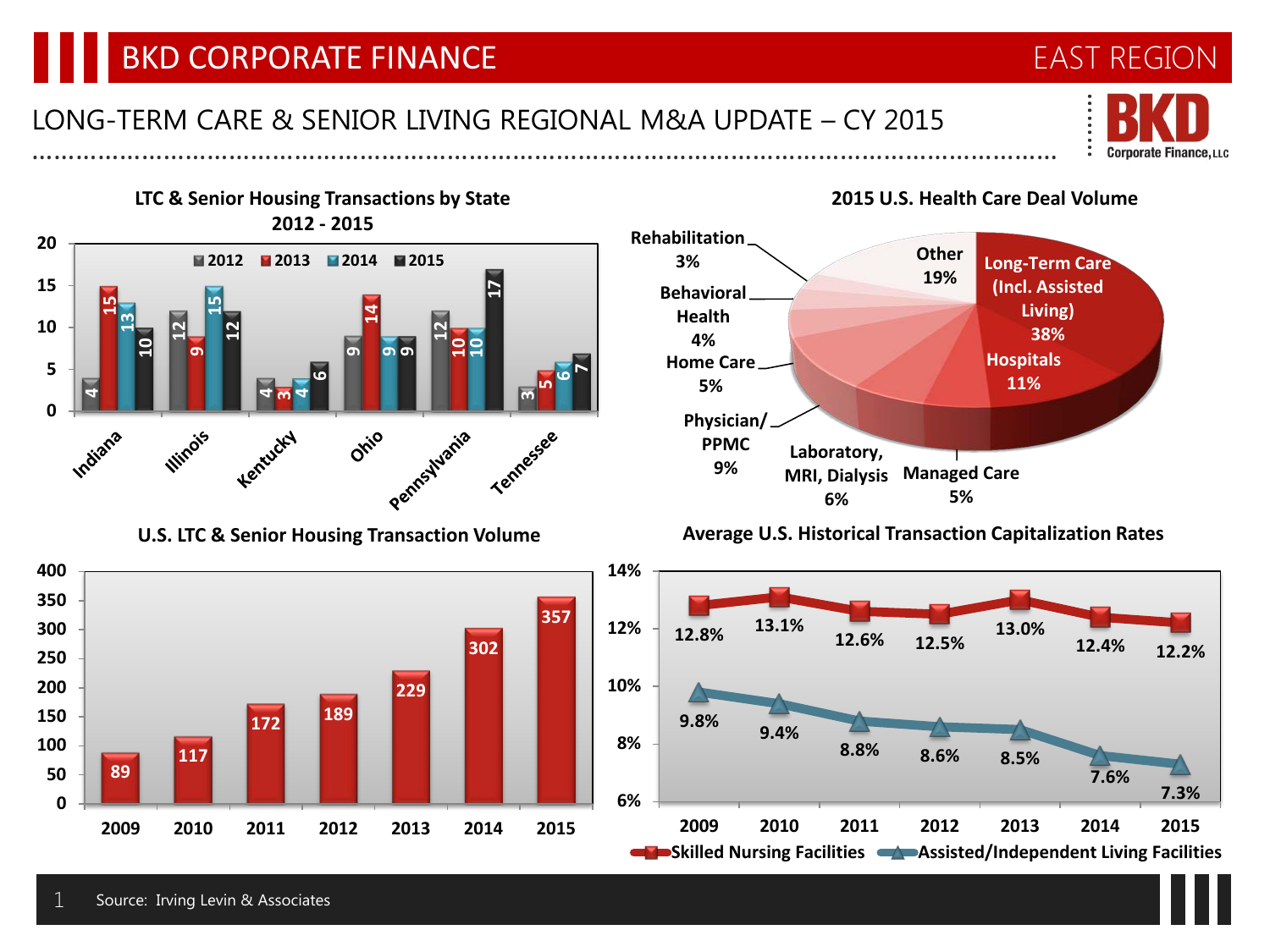| <b>SELECT RECENT TRANSACTIONS</b> |                                          |                       |                                            |              |                        |                              |  |  |  |  |  |
|-----------------------------------|------------------------------------------|-----------------------|--------------------------------------------|--------------|------------------------|------------------------------|--|--|--|--|--|
| <b>DATE</b>                       | <b>TARGET</b>                            | <b>TARGET CITY</b>    | <b>ACQUIRER</b>                            | <b>STATE</b> | <b>PRICE</b><br>(5000) | <b>BEDS/</b><br><b>UNITS</b> |  |  |  |  |  |
|                                   |                                          |                       | <b>INDIANA</b>                             |              |                        |                              |  |  |  |  |  |
| 12/7/15                           | Shady Nook Care Center                   | Lawrenceburg          | Undisclosed                                | N/A          |                        | 94                           |  |  |  |  |  |
|                                   | 11/30/15 11 senior living communities    | Various               | Kayne Anderson Real Estate Advisors        | Florida      | \$295M                 | 1,143                        |  |  |  |  |  |
|                                   | 10/30/15 Post-acute facility             | Dyer                  | Welltower Inc.                             | Ohio         | \$27M                  | 130                          |  |  |  |  |  |
|                                   | 10/30/15 Post-acute facility             | Bloomington           | Welltower Inc.                             | Ohio         | \$18M                  | 93                           |  |  |  |  |  |
| 7/16/15                           | <b>Mountain Crest Portfolio</b>          | N/A                   | Griffin-American Healthcare REIT III, Inc. | California   | \$75M                  | 653                          |  |  |  |  |  |
| 7/1/15                            | 3 senior living communities              | Various               | National Health Investors, Inc.            | Tennessee    | \$67M                  | 413                          |  |  |  |  |  |
| 6/22/15                           | 28 senior living communities             | N/A                   | New Senior Investment Group Inc.           | New York     | \$640M                 | 3,298                        |  |  |  |  |  |
| 6/2/15                            | <b>Waterford Crossing</b>                | Goshen                | <b>Trilogy Health Services</b>             | Kentucky     | \$14M                  | 80                           |  |  |  |  |  |
| 2/2/15                            | <b>River Terrace Estates</b>             | Bluffton              | Regional owner/operator                    | Indiana      | \$6M                   | 137                          |  |  |  |  |  |
| 1/5/15                            | GreenTree at Post Road                   | Indianapolis          | Regional owner                             | N/A          | \$17M                  | 124                          |  |  |  |  |  |
|                                   |                                          |                       | <b>KENTUCKY</b>                            |              |                        |                              |  |  |  |  |  |
| 12/2/15                           | Elmcroft skilled nursing portfolio       | N/A                   | Signature HealthCARE                       | Kentucky     |                        | 1,700                        |  |  |  |  |  |
| 12/1/15                           | Skilled nursing facility                 | Harrodsburg           | <b>Trilogy Health Services</b>             | Kentucky     |                        | 34                           |  |  |  |  |  |
| 11/2/15                           | Skilled nursing facility                 | Fulton                | Diversicare Healthcare Services, Inc.      | Tennessee    | \$4M                   | 60                           |  |  |  |  |  |
| 10/2/15                           | Arcadian Cove                            | Richmond              | American Realty Capital HealthcareTrust-II | New York     | \$5M                   | 49                           |  |  |  |  |  |
| 9/15/15                           | <b>Trilogy Health Services</b>           | Louisville            | Griffin-American Healthcare REIT III       | California   | \$1125M                | 10,000                       |  |  |  |  |  |
| 5/4/15                            | <b>Baptist Towers</b>                    | Covington             | Real estate investor                       | N/A          | \$3M                   | 97                           |  |  |  |  |  |
|                                   |                                          |                       | <b>OHIO</b>                                |              |                        |                              |  |  |  |  |  |
|                                   | $12/31/15$ 2 assisted living communities | Findlay & Springfield | Private owner                              | Kentucky     | \$6M                   | 147                          |  |  |  |  |  |
| 8/10/15                           | 14 senior care properties                | Various               | CareTrust REIT, Inc.                       | California   | \$175M                 | 1,258                        |  |  |  |  |  |
| 8/3/15                            | <b>Fairfield Village</b>                 | Lancaster             | National Health Investors, Inc.            | Tennessee    | \$21M                  | 92                           |  |  |  |  |  |
| 7/31/15                           | <b>Whispering Pines Village</b>          | Columbiana            | Capital Senior Living Corporation          | Texas        | \$13M                  | 68                           |  |  |  |  |  |
| 7/6/15                            | <b>Glenwood Retirement Community</b>     | Marietta              | United Church Homes, Inc.                  | Ohio         | \$4M                   | 122                          |  |  |  |  |  |
| 7/1/15                            | Hamar Place Rehab and Extended Care      | Marietta              | United Church Homes, Inc.                  | Ohio         | \$7M                   | 86                           |  |  |  |  |  |
| 3/17/15                           | 35 senior living properties              | Various               | HCP, Inc.                                  | California   | \$849M                 | 5,025                        |  |  |  |  |  |
| 3/9/15                            | 10 skilled nursing facilities            | Various               | Greystone Healthcare Management Corp.      | Florida      |                        | 614                          |  |  |  |  |  |
| 2/9/15                            | The Landing of Canton                    | Canton                | Large private fund                         | Florida      | \$14M                  | 82                           |  |  |  |  |  |